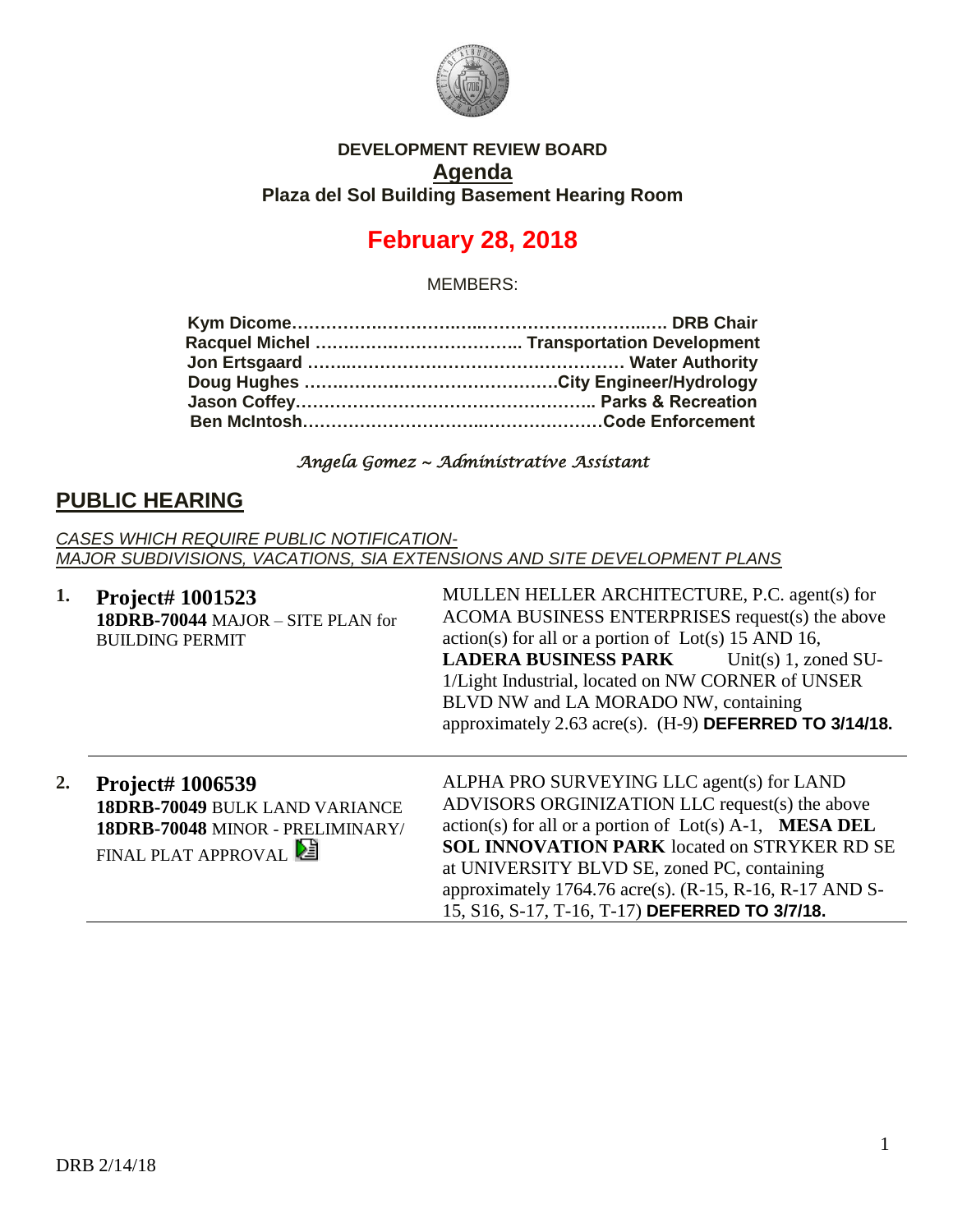**3. Project# 1011396 18DRB-70046** MAJOR – SITE PLAN for **BUILDING PERMIT** 

CONSENSUS PLANNING agent(s) for LEGACY HOSPITALITY, LLC request(s) the above action(s) for all or a portion of Lot(s)  $1, 2, 3, 30, 31$  and  $32$ ; TRACT A, **NORTH ALBUQUERQUE ACRES** Unit(s) B, zoned SU-2 FOR HDR, located on SAN PEDRO DR NE between OAKLAND AVE NE and ALAMEDA BLVD NE containing approximately 4.8 acre(s).(C-18) **DEFERRED TO 3/14/18.**

### **MINOR CASES**

*SITE DEVELOPMENT PLANS (EPC FINAL SIGN-OFF) AMENDED PLANS AND MASTER DEVELOPMENT PLANS (CITY COUNCIL FINAL SIGN-OFF)*

- **4. Project# 1009881 18DRB-70047** MAJOR - AMENDED SITE PLAN for BUILDING PERMIT/SUBDIVISION (to be heard in conjunction with Project 1011396) CONSENSUS PLANNING agent(s) for LEGACY HOSPITALITY, LLC request(s) the above action(s) for all or a portion of TRACT 1 **Legacy Apartments**, zoned SU-2 IP or NC, located on OAKLAND AVE NE east of SAN PEDRO DRIVE NE containing approximately 11.5685 acre(s).(C-18) **THE AMENDED SITE PLAN FOR BUILDING SUBDIVISION WAS APPROVED.**
- **5. Project# 1003098 18DRB-70059** EPC APPROVED SITE PLAN for BUILDING PERMIT **(03EPC-01913**)

JS ROGERS ARCHITECTS PC agent(s) for GRACE COVENANT CHURCH, INC request(s) the above action(s) for all or a portion of Lot(s) PORTION OF TRACT 281, **TOWN OF ATRISCO GRANT Unit(s) 8,** zoned SU-1 for Church and Related Facilities, located on 57TH ST NW between BICE RD and DEL OESTE RD NW containing approximately .74 acre(s). (H-11) ) *[Deferred from 2/21/18]* **THE SITE DEVELOPMENT PLAN FOR BUILDING PERMIT WAS APPROVED.**

#### *MINOR PLATS, FINAL (MAJOR) PLATS, AMENDED PLATS AND PLANS*

**6. Project# 1011331 17DRB-70346** SIDEWALK VARIANCE **17DRB-70347** SIDEWALK VARIANCE **17DRB-70304** MINOR - PRELIMINARY/ FINAL PLAT APPROVAL

ARCH + PLAN LAND USE CONSULTANTS agent(s) for JASON FILE request(s) the above action(s) for all or a portion of Lot(s) 1-A & 1-B, **ALVARADO GARDENS Unit(s) 1,** zoned RT/RA-2, located on 2311 & 2315 MATTHEW AVE NW containing approximately .6 acre(s). (G-13) *[Deferred from 12/13/17, 1/3/18, 1/31/18]* **DEFERRED TO 3/7/18.**